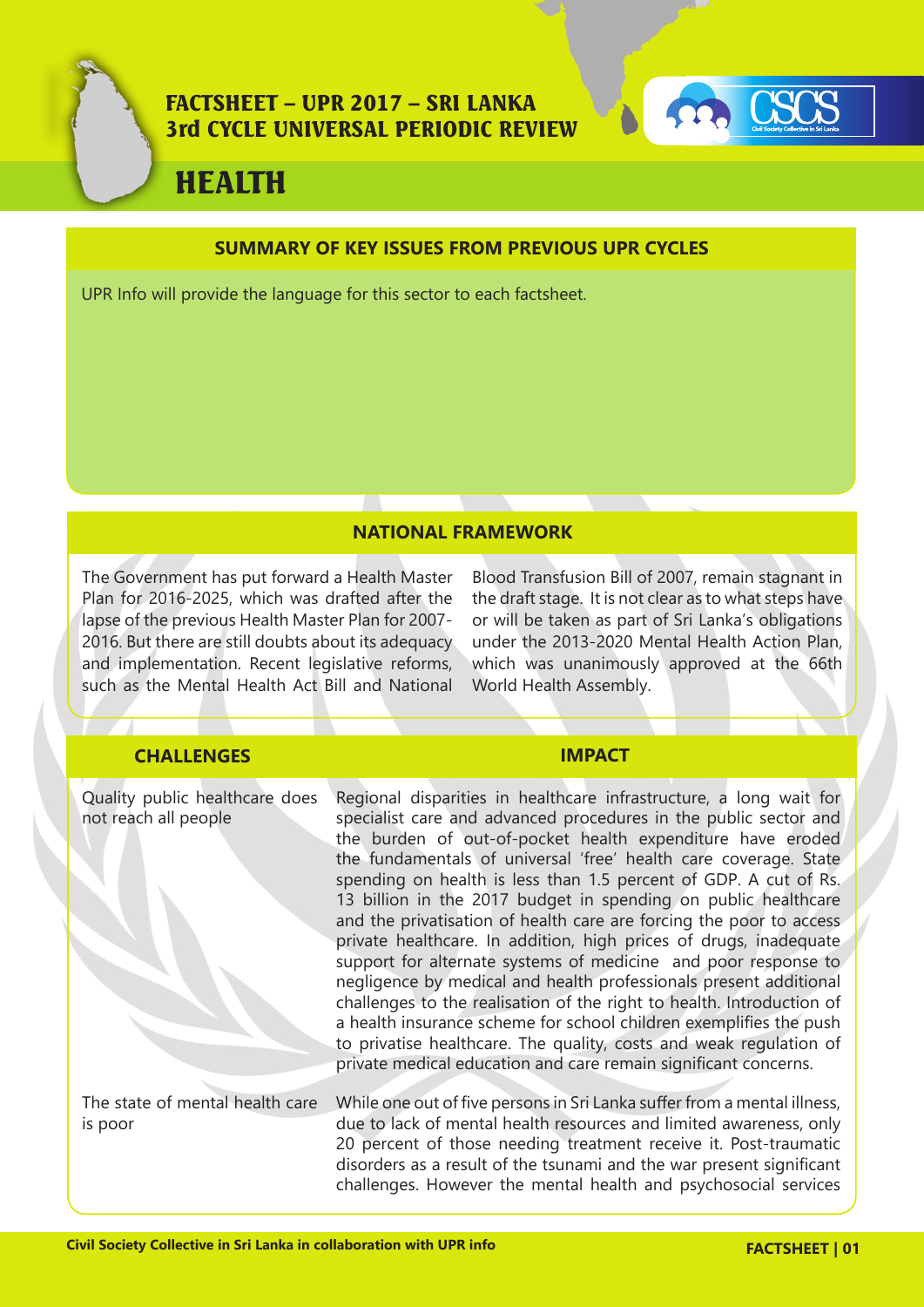



# **CHALLENGES IMPACT**

The state of mental health care is poor

The healthcare system is not equipped to face chronic non-communicable diseases, including Chronic Kidney Disease of Unknown Etiology (CKDu.

Undernourishment and food insecurity are high

provided by the state in the war-affected North and East have largely been ad hoc. Mental health and psychosocial care services suffer from poor funding, insufficient number of trained psychologists and medical officers, regional disparities in service provision, poor referral systems, poor coordination, and the lack of social protection for patients and families. There is a lack of systematic programmes for prevention and promotion of mental health and psychosocial wellbeing at a community level.

Non-communicable diseases (NCDs) are on the rise. But public health responses to some of the leading causes of NCDs, such as increased use of chemicals on agricultural products, unhealthy living patterns and environmental pollution, have been weak. Though Glyphosate pesticide was banned in 2015, its use in plantations is still allowed and a new pesticide, fifteen times stronger than Glyphosate, was introduced subsequently. Chronic Kidney Disease of Unknown Etiology (CKDu), which has been linked to the use of agrochemicals, amongst many other causes, has become a critical health challenge in Sri Lanka. While CKDu is concentrated in the North Central and Uva Provinces of the country, its prevalence has now been recorded in many other parts of the country as well. A Presidential Task Force on CKDu has not ensured an effective response to the overlapping health, social and economic crises precipitated by the disease within affected farming communities.

There are high levels of and significant regional disparities in malnutrition and micronutrient deficiencies. Wasting increased significantly enough to leave Sri Lanka with "…one of the highest wasting prevalence in the world" (128 out of 130 countries), "... indicating a serious public nutrition situation". A national review (2017) notes that 5.2 million people (almost 25 percent of the population) are currently undernourished, 18 percent of pregnant women were in "a poor maternal nutrition situation" in 2015 and a quarter of the children between 6-59 months were found to be underweight. The review found that war-affected districts, the estate sector and some areas in the north and southeast "… represent the worst levels of under nutrition". A 2015 survey of over 1300 households from Trincomalee, Mannar and Jaffna found that food insecurity has generally worsened since a baseline survey of the same households in 2012. Some of the major causes identified for overall food insecurity and malnutrition include: High reliance on the market and physical and financial barriers; rising food prices; income inequality; poor infrastructure; high informal sector labour force; gender inequality; land degradation; urbanization; population aging, and climate change.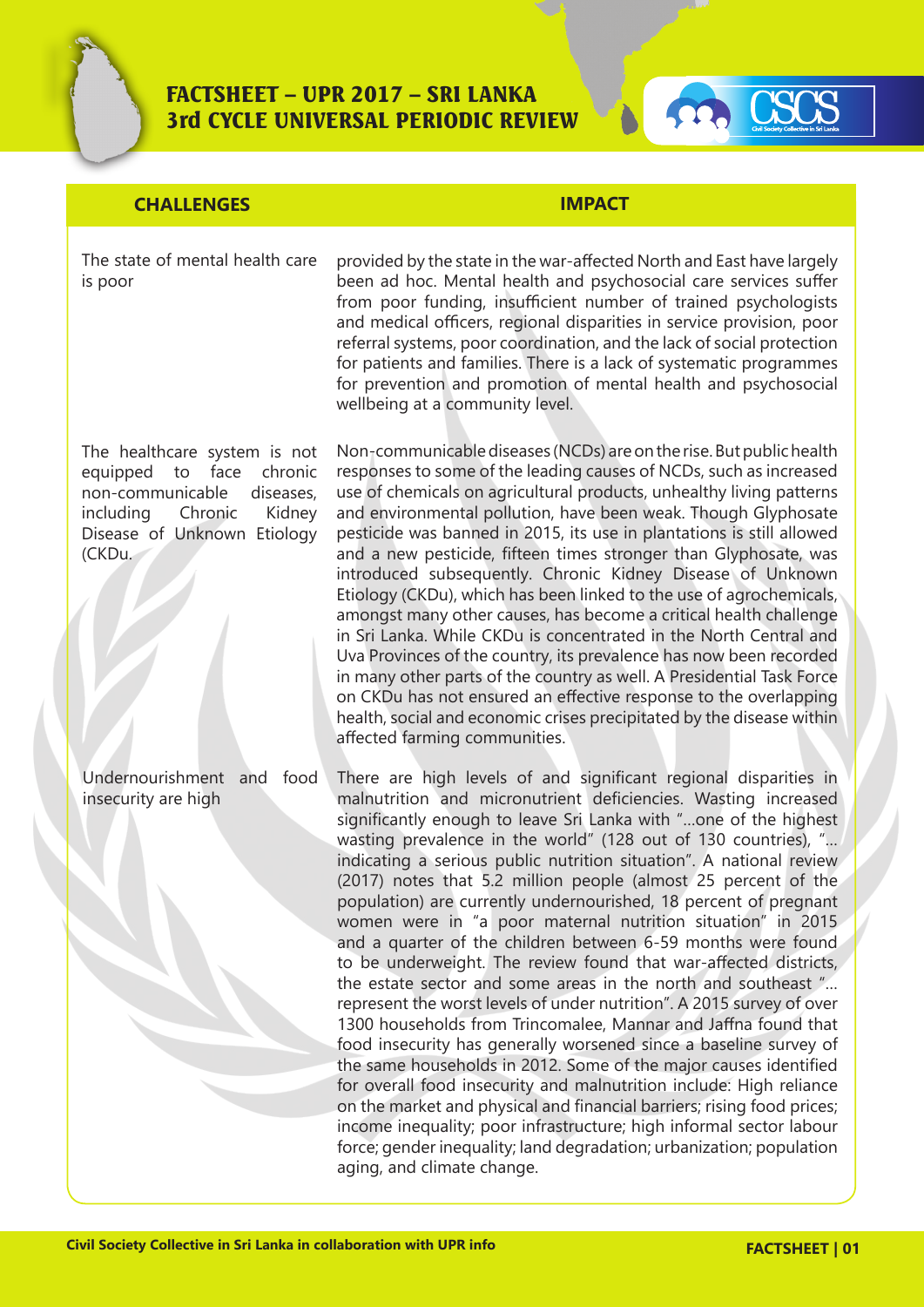

### **CHALLENGES IMPACT**

Right to health and discrimination/exclusion on the basis of sex/gender and sexual orientation

Significant measures are needed to increase women's access to information on health and health care services, and taking measures to counter prejudices and misconceptions regarding sexual and reproductive rights. Women's sexual and reproductive health continues to be compromised by current law holds that abortion is illegal, except when a mother's life is in danger.

LGBTIQ persons risk public humiliation, harassment and threats to their right to privacy at the hands of medical officers in public hospitals. The lack of public data on healthcare availability, the inability and/or unwillingness to provide adequate healthcare services to LGBTIQ individuals and the prejudiced discourse that links LGBTIQ persons to HIV carriers further perpetuates the lack of access to healthcare and homophobia and transphobia amongst healthcare providers.

### **RECOMMENDATIONS**

- **Take steps to ensure that the right to health and the right to food are recognised as fundamental rights in the proposed constitutional amendment. 1.**
- **Take definitive and time-bound measures to strengthen the public health system by ensuring adequate budgetary and human resources as well as infrastructure, and ensuring public health facilities are more equitably distributed across the country 2.**
- **Take urgent measures to enhance food insecurity and to eradicate wasting and malnutrition with respect to children and pregnant or lactating mothers. 3.**
- **Outlines steps taken to implement the 2013-2020 Mental Health Action Plan, which was unanimously approved at the 66th World Health Assembly. 4.**
- **Take immediate steps to ensure provision of health services with dignity and without discrimination against any group owing to their social identity or status, especially on the basis of sex/gender or sexual orientation. 5.**
- **Take immediate steps to minimize and regulate the use of harmful agro-chemicals and strengthen support for communities affected by or at risk of CKDu, including by recognising its complex social and economic consequences. 6.**
- **Ensure access to medicines and effective regulation of private medical care services. 7.**
- **Take steps to include sex education as a module in school syllabus. 8.**